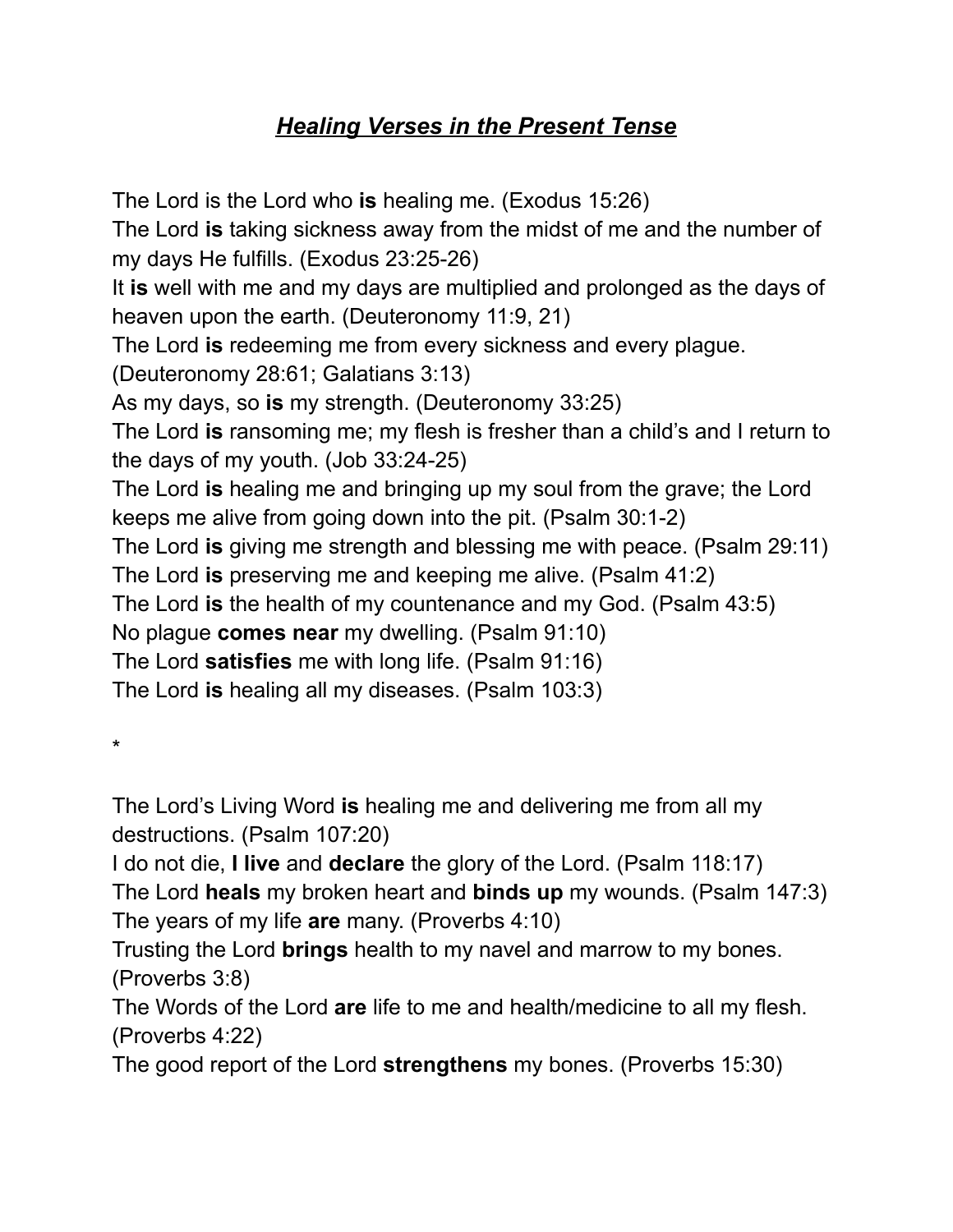The pleasant words of the Lord **are** sweet to my soul and health to my bones. (Proverbs 16:24)

The joy of the Lord **is** my strength. My merry heart **does good** like a medicine. (Nehemiah 8:10; Proverbs 17:22)

\*

My eyes **open** and **see clearly**. My eyes **are not** dim. (Isaiah 32:3; 35:5) The ears of the deaf **are** unstopped. The ears of them that hear, hearken. (Isaiah 32:3; 35:5) ('my ears')

The tongue of the dumb **sings.** The tongue of the stammer **speaks plainly**. (Isaiah 35:6; 32:4) ('my tongue)

The lame man **leaps** like a deer. (Isaiah 35:6) ('my legs')

The Lord **recovers** me and **makes** me live. The Lord **saves** me. (Isaiah 38:16, 20) ('recovers me from' 'saves me from')

The Lord **gives** me power when I feel faint and **increases** my strength when I feel weak. (Isaiah 40:29)

The Lord **is renewing** my strength. He is **strengthening** me and **helping** me. (Isaiah 40:31; 41:10)

To my old age and gray hairs the Lord **carries** me and **delivers** me. (Isaiah 46:4)

\*

The Lord bore my sicknesses. (Isaiah 53:4)

The Lord carried my pains. (Isaiah 53:4)

The Lord took sickness for me. (Isaiah 53:10)

By His stripes, I am healed. (Isaiah 53:5)

The Lord heals me. (Isaiah 57:19)

My light breaks forth as the morning and my health springs forth speedily. (Isaiah 58:8)

The Lord restores health to me and is healing me of my wounds. (Jer 30:17)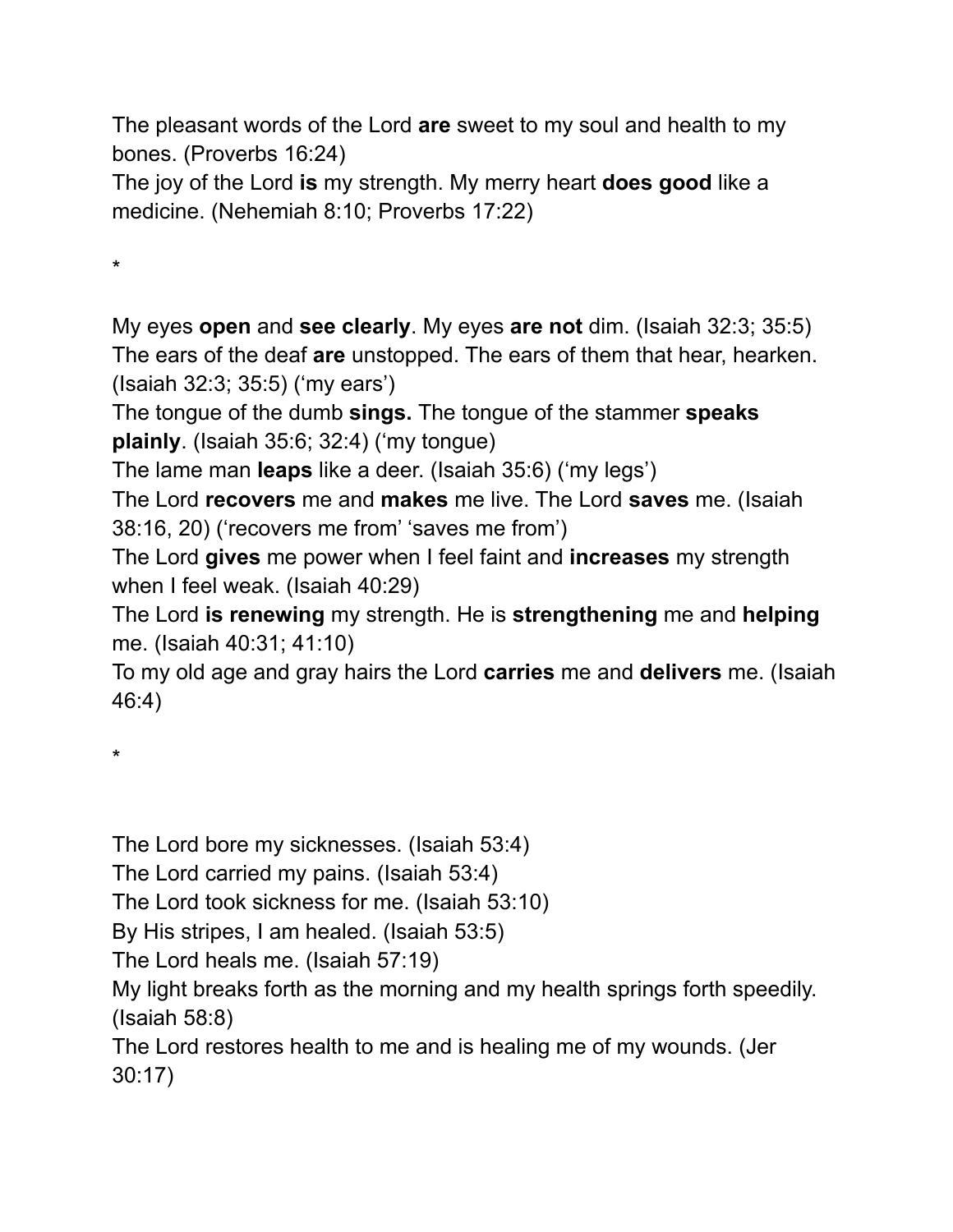The Lord brings health and healing, and He heals me and reveals to me the abundance of peace and truth. (Jer 33:6)

The Lord binds up that which is broken in me, and strengthens that which is sick. (Ezekiel 34:16)

The Lord causes breath to enter me and I live. The Lord puts His Spirit in me and I live. (Ez 37:5, 14)

Wherever the river flows, is life. I am healed for everything lives where the river comes. (Ezekiel 47:9)

I seek the Lord and live. (Amos 5:4,6)

The Lord arises in MY LIFE with healing in His wings. (Malachi 4:2) Jesus willingly heals and cleanses me. (Matthew 8:3)

Jesus took at the Cross and He TAKES NOW my infirmities. (Matthew 8:17)

Jesus bore at the Cross and He BARES AWAY NOW my sicknesses. (Matthew 8:17)

The Lord is my physician. (Matthew 9:12; Ex 15:26)

The Lord is moved with compassion toward me and is healing me.

(Matthew 14:14)

Jesus is healing any and all manner of sickness and all manner of disease afflicting my body. (Matthew 4:23)

I believe and it is done unto me.. (Matthew 9:29)

The Lord gives me authority over any unclean spirit oppressing my body to cast it out, and to have dominion over all manner of sickness and all manner of disease. (Matthew 10:1; Luke 9:1)

The Lord heals all who come to Him. (Matthew 12:15; Hebrews 13:8)

All who touch the Lord are healed. (Matthew 14:36)

Healing is the children's bread. (Matthew 15:26)

The Lord does all things well. He makes the deaf to hear and the dumb to speak. (Mark 7:37)

All things are possible for me, I believe. (Mark 9:23; 11:23, 24)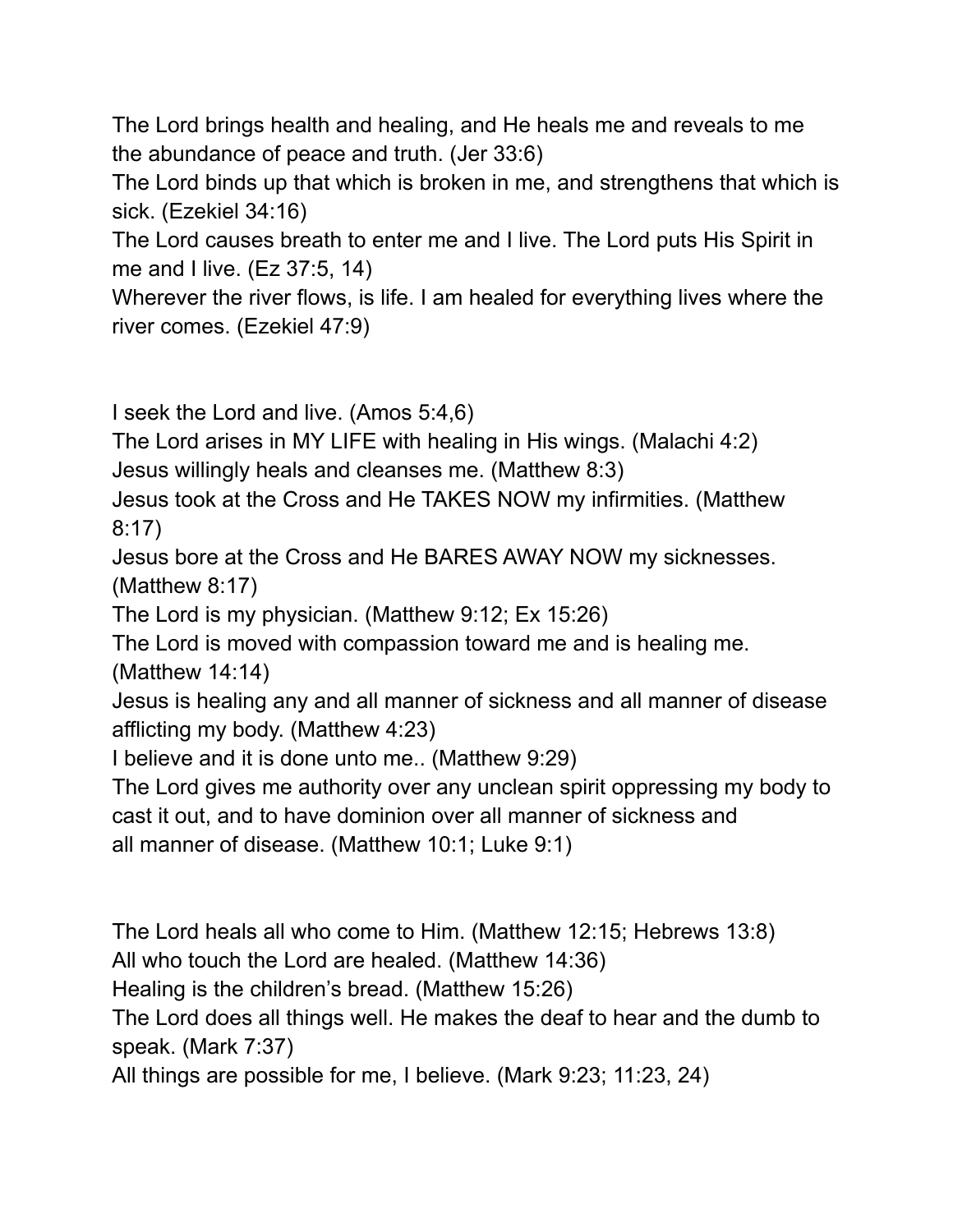The anointing of the Lord heals me. (Luke 4:18; Isaiah 10:27; 61:1) The Lord heals all those who have need of healing. (Luke 9:11) The Lord came to save the lives of men, not destroy them. (Luke 9:56) The Lord gives me authority over all the enemy's power and nothing shall by any means hurt me. (Luke 10:19) Sickness is satanic bondage I am loosed today! (Luke 13:16; 2 Cor 6:2)

Life is in me! (John 1:4)

Jesus is the bread of life. He gives me life! (John 6:33, 35)

The Words Jesus speaks to me are Spirit and Life. (John 6:63)

The Lord places before me life and death, blessing and cursing. Therefore, I choose life that me and my descendants shall live (Deut 30:19)

Jesus gives me Life and I have it more abundantly. (John 10:10) Jesus is the Resurrection and the Life. He raises my body up from destruction and restores my physical vitality. (John 11:25)

In the Name of Jesus, I withdraw the Healing that is on deposit in Him Who is IN me. (John 14:14)

Faith in the name of Jesus makes me strong and gives me perfect soundness. (Acts 3:16)

I stretch out my faith hand and take hold of healing.. (Acts 4:30) Jesus Christ makes me whole. (Acts 9:34)

Jesus heals all who are oppressed by the devil. (Acts 10:38)

The power of Christ causes diseases to depart from me. (Acts 19:12)

Through Christ, the law of the Spirit of life has made me free from the law of sin and death. (Romans 8:2)

The same Spirit that raised Christ from the dead now lives in me and that Spirit quickens my mortal body. (Rom 8:11)

My body is a member of Christ. (1 Cor 6:15)

My body is the temple of the Holy Spirit and I glorify Him in my body. (1 Cor 6:19, 20)